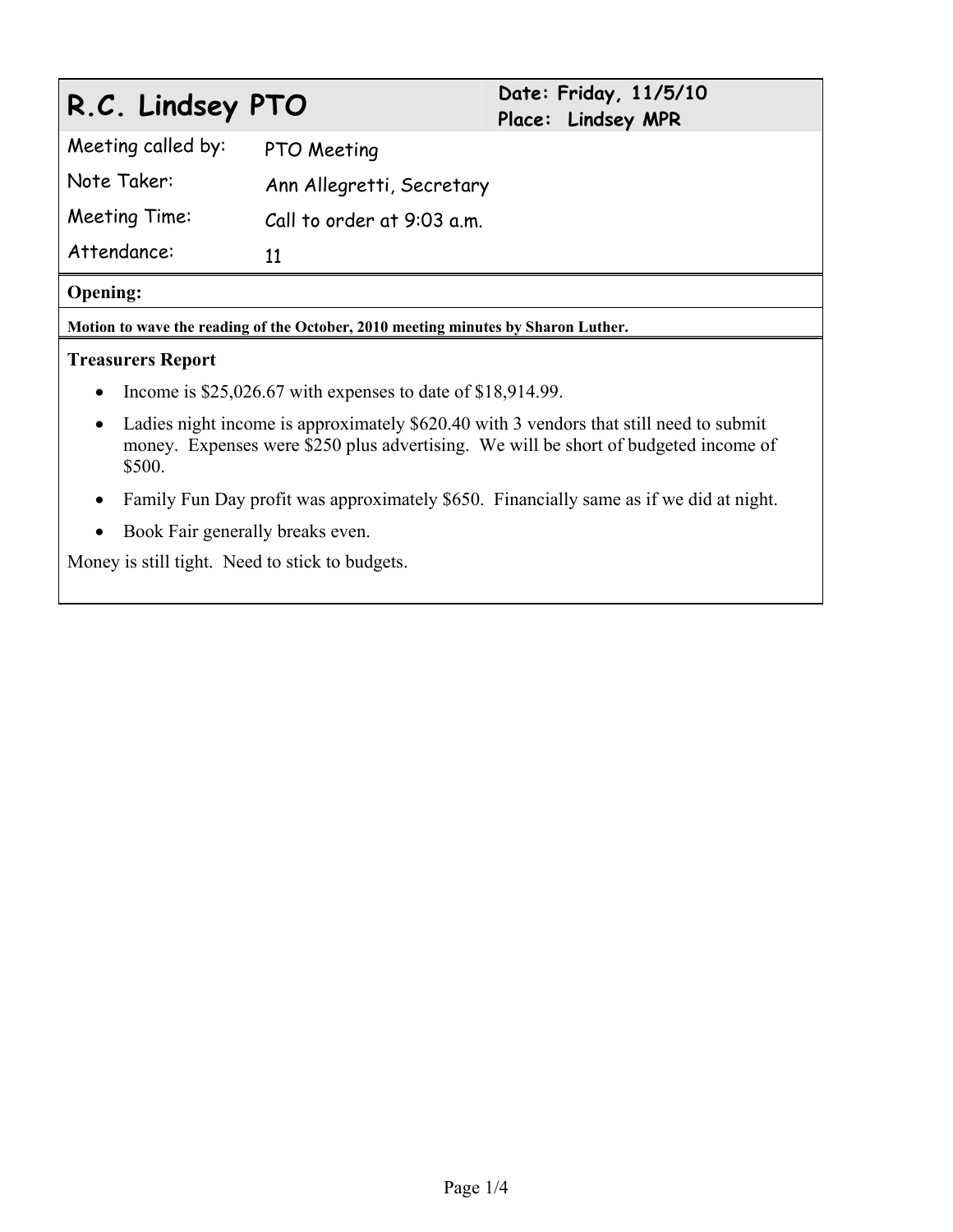## **Dr. Diringer**

- Thank you for those that supported the bond issue. Very concerned about this bond not passing. Funds from a bond issue can only be used for what they are designated for. This bond was for improvements to the districts buildings. If improvements are needed, we will have to go to the general fund since this bond did not pass. The message out there is that it is tough. We need to look at renewals and also seeking new dollars. There will be reductions next year. The old bond comes off in 2012. Need renewal for bond in 2012. There will also be levy plus additional funds is also due.
- Main focus of this meeting is food service. The district pays out \$200,000 additional for the shortfall in food service. This area is overstaffed. The workers are district employees but the management is a  $3<sup>rd</sup>$  party company. We need to make this better or the district will take the management back. In the 90's the district outsourced the management of food service to make it better.
- Input from parents is as follows: vegetables are cold, only milk is an option some kids are allergic to milk, snacks available everyday (not healthy), the kids are not required to take a vegetable (which they are paying for). It was recommended that the vegetable be given not asked if they want it. Also mentioned that the menu is always the same.
- Input from Gary Bland from The Nutrition Group Foodservice Company parents can send in note that snacks are not permitted to come off individual account funds. The schools place orders in the morning and all food is prepared at the high school and brought over. There are choices of mini salad and raw carrots and celery. Gary mentioned that he could do a survey asking parents what they want to see on the menu. The Nutrition Group has a registered dietician on staff that reviews the menus. They have government standards that must be met. West Geauga schools do not get a lot of commodities food from the government like other less fortunate school districts. Gary appreciated the parents input into foodservice.

## **Mr. Bernacki**

- Thank you to Family Fun Day chairs and all the volunteers. Positive feedback from this fun day. Many suggested that we start later in the day such as  $12 - 4$ . Weather was great but there was Plan B if weather wasn't good. Having it on a Saturday gave the parents more time to set up and take down.
- Book Fair will be open during Conferences on Wednesday night and Thursday. Thursday is a half day and no school on Friday.
- Picture retake day is Wednesday, November  $10^{th}$ . Can still buy yearbook in January. It is not too late. Spring pictures will be by Moeller.
- $\bullet$  3<sup>rd</sup> Grade OAA due 11/19. Parents will get results at the end of November.
- November  $11<sup>th</sup>$  Veterans program. Activities afterwards to honor Veterans.  $5<sup>th</sup>$  Graders are performing.
- Library has new carpet.
- $\bullet$  3<sup>rd</sup> Grade Mrs. Mikes class will be going on the Polar Express due to a program with United Way and National parks. Trip is scheduled for December  $1<sup>st</sup>$ . The other two classes staying behind will be able to do something special to be determined.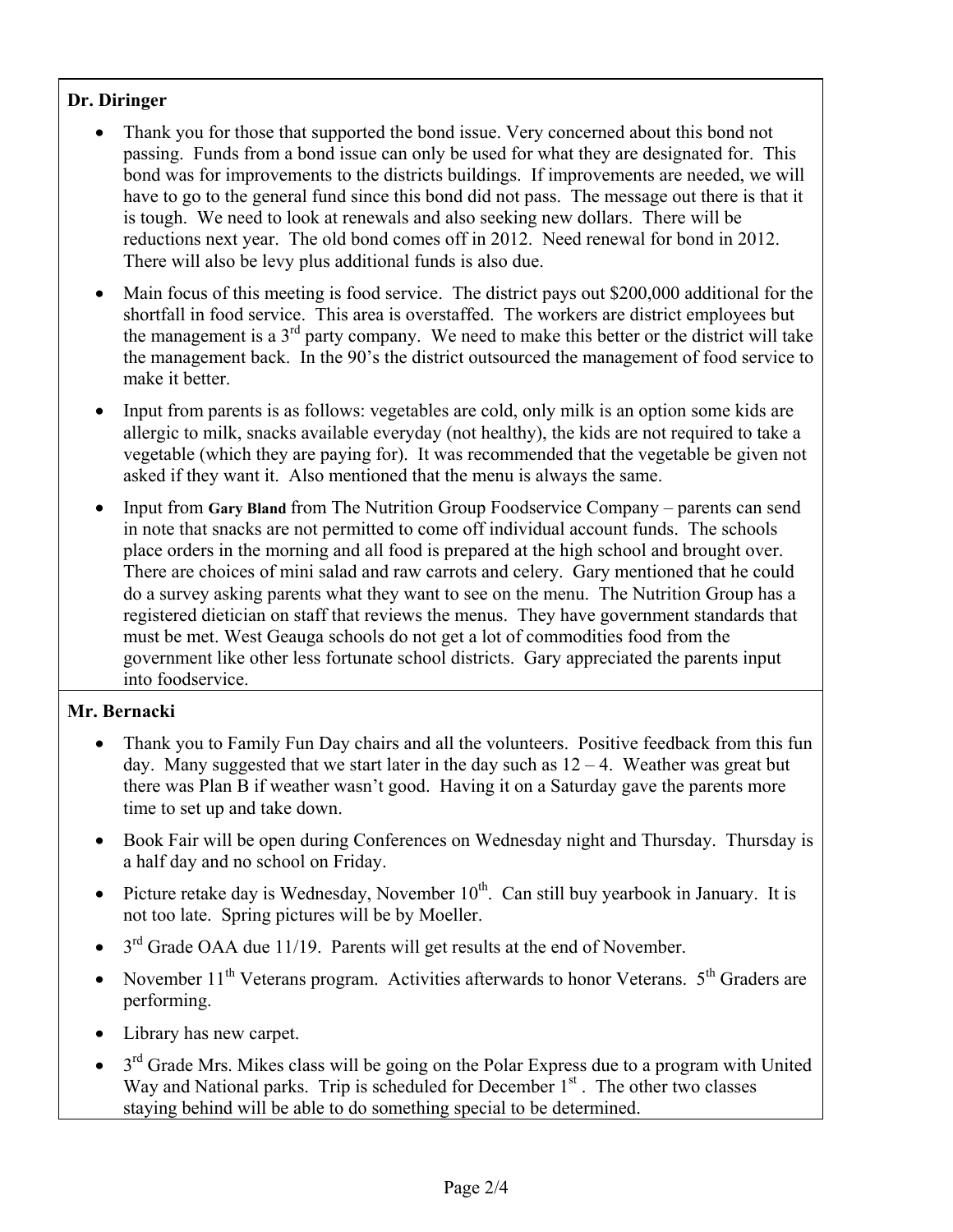## **Chairperson Reports**

- Book Fair –Sally Contizano fair runs  $11/3 11/12$ . It will be open during conferences Coin Wars is going well. Kids are excited about it. Pennies and dollars are positive and silver is negative. Scholastic will match dollars. We will get books for the library or the classrooms. Need help rolling coins!
- Box Tops Lynn Zagorski Ms. Smith classroom won the contest. We collected  $$2,100$ box tops, which is short of normal \$3,000 that we collect for the first contest. There are more products that have box tops too.
- Family Fun Day Lisa Berardinelli Thank you to everyone for helping. People seemed to enjoy themselves. Came in under budget. Magician was bad. Thanks to Michaela Harbert for doing a great job with all the decorations. Kids loved making the scarecrows.
- Family Nights Kelly Walker Doing "Minute to Win It" theme. Need help with this event. Event is scheduled for Friday, January 21<sup>st</sup>.
- Holiday Shop Laurie Roth and Sarah Mann Need to shop more. Scheduled for December  $6^{th} - 10^{th}$ . Need wrapping paper donations. Volunteers will be notified.
- Junior Great Books Debbie Kreuz Response from  $2^{nd}$  and  $3^{rd}$  graders is great. Response from  $4<sup>th</sup>$  and  $5<sup>th</sup>$  graders is slower. We want kids that are interested in books and reading! Thank you Debbie for taking this on!
- Ladies Night Report given by Lynn. Do not recommend doing this again. We had approximately 60 people in attendance and more were from the community than from our school. It is a lot of work and not a lot of interest. Those that did attend had a lovely time.
- Market Day Becky Edwards (not present Information given by Ann Allegretti) We will do the Pennies for Pies promotion in December. Becky didn't want to compete with the Coin Wars for the Book Fair. We will put collection bins in each classroom and the classroom that collects the most pennies will get a treat! With all the pennies collected, we will buy pies and donate them to local churches, food banks and even some Lindsey families that are in need. Last year we were able to order 12 pies that were given to local churches and food banks for the Thanksgiving holiday. This year we will hopefully do the same or better and give something for the Christmas holiday. More information will go out soon.
- Membership Lynn Zagorski and Debbie Kreuz We are closer to our numbers. We have 340 families and would like 100% participation!